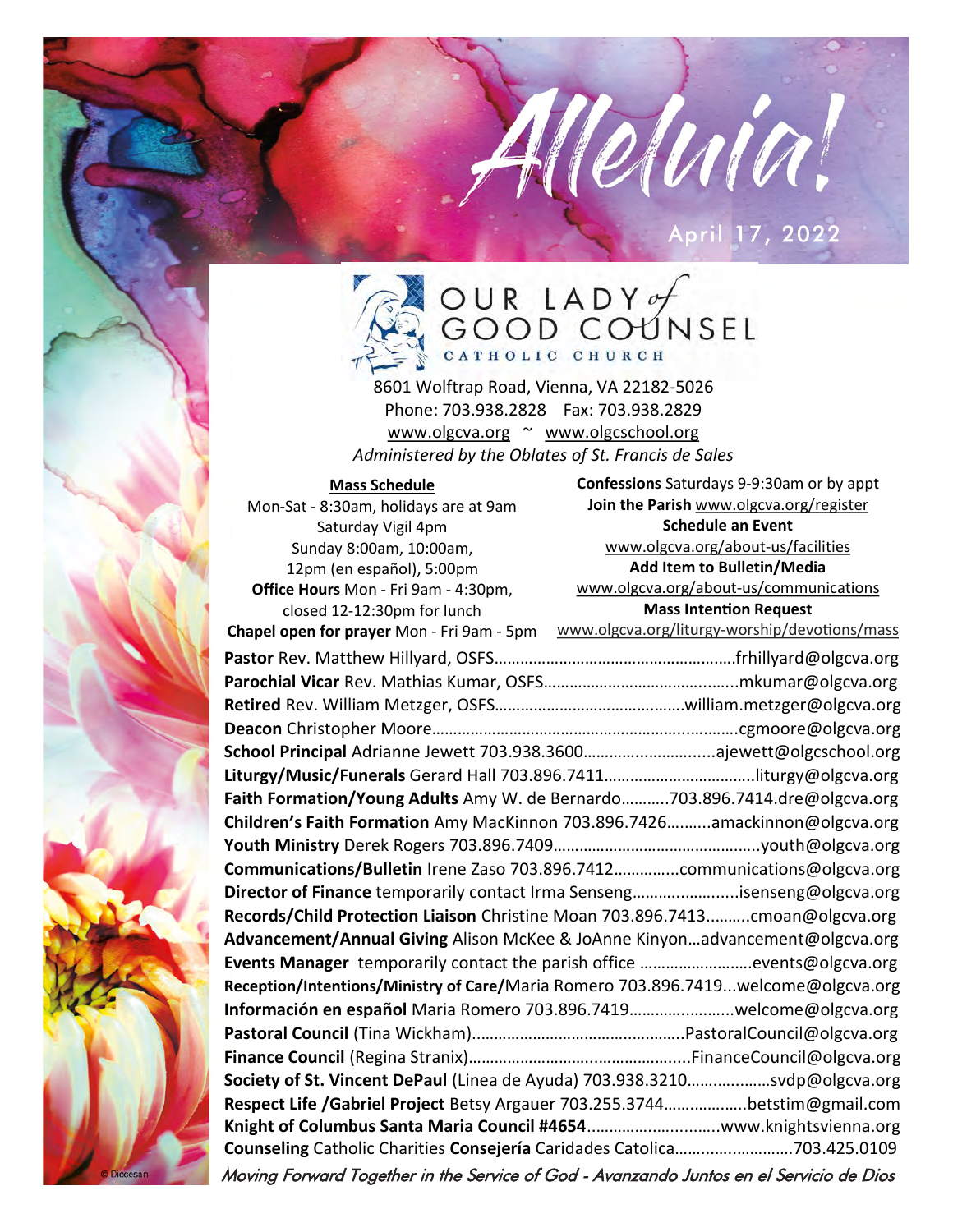# Welcome to Our Lady of Good Counsel

**We, as members of Our Lady of Good Counsel Parish, strive to witness to the Good News of Jesus Christ by proclaiming our faith, educating ourselves and our children, sharing our persons, resources and gifts in the care and service of one another. We are called to foster an environment of hospitality in accordance with the Spirituality of St. Francis de Sales.**

| <b>Mass Intentions/Intenciones de la Misa</b>                      |  |  |  |
|--------------------------------------------------------------------|--|--|--|
| Sat. & Sun. April 16 & 17, 2022 - Presiders Fr Fiorelli, Fr Kumar, |  |  |  |
| Fr Extejt, Fr Hillyard, Fr Metzger, Fr Hillyard                    |  |  |  |
| + Lucila Angelica de Melgar                                        |  |  |  |
| Amanda Witecki                                                     |  |  |  |
| + Angel Srafin Cabrera                                             |  |  |  |
| + Mary Hall                                                        |  |  |  |
| Maria Eugenia Geigel                                               |  |  |  |
| Michelle Johnson                                                   |  |  |  |
| Monday, April 18, 2022 - Presider Fr Hillyard                      |  |  |  |
| 8:30am The OLGC Community                                          |  |  |  |
| Tuesday, April 19, 2022 - Presider Fr Kumar                        |  |  |  |
| 8:30am + Leo Gerdes                                                |  |  |  |
| Wednesday, April 20, 2022 - Presider Fr Kumar                      |  |  |  |
| 8:30am + Catherine & Michael Lorden                                |  |  |  |
| Thursday, April 21, 2022 - Presider Fr Metzger                     |  |  |  |
| 8:30am + Alice Senseng                                             |  |  |  |
| Friday, April 22, 2022 - Presider Fr Kumar                         |  |  |  |
| 8:30am + Gerard & Helen Lux                                        |  |  |  |
| Saturday, April 23, 2022 - Presider Fr Kumar                       |  |  |  |
| 8:30am + Myron & Davis Nagurney                                    |  |  |  |
| Sat. & Sun. April 23 & 24, 2022 - Presiders Fr Kumar, Fr Kumar,    |  |  |  |
| Fr Extejt, Fr Kazadi, Fr Hillyard                                  |  |  |  |
| + Jose Luis Vivanco                                                |  |  |  |
| Laudie & Mary Buresh Family                                        |  |  |  |
| + Charlie Pointer                                                  |  |  |  |
| + Fernando San Roman                                               |  |  |  |
| Susan & Kevin Esprella B-Day                                       |  |  |  |

**Please keep those listed in the prayer intention book and the recently deceased in your prayers including** Ruth Eversmeyer, mother of Laura Wood, and Barbara Breads.

**Devotional Candles:** [www.olgcva.org/liturgy](http://www.olgcva.org/liturgy-worship/)-worship/. Church - Special Intention of the Condon Family Chapel - In Loving Memory of Ruth Eversmeyer Our Lady - In thanksgiving for all OLGC Staff

**OLGC Funerals:** [www.olgcva.org/liturgy](https://www.olgcva.org/liturgy-worship/funerals)-worship/funerals.

**Mass Intentions, Candles & Weekly Prayer of Faithful are all available online at** [www.olgcva.org/liturgy](http://www.olgcva.org/liturgy-worship)-worship.

### Readings for the Week/Lecturas de la Semana

|               | Reading for the week of April 17, 2022                                                                                                      |
|---------------|---------------------------------------------------------------------------------------------------------------------------------------------|
| Sunday        | <b>Easter Sunday The Resurrection of the Lord</b><br>Acts 10:34a, 37-43; Ps 118:1-2, 16-17, 22-23;<br>Col 3:1-4 or 1 Cor 5:6b-8a; Jn 20:1-9 |
| <b>Monday</b> | Acts 2: 14, 22-33; Ps 16: 1-2a and 5, 7-8, 9-10,<br>11; Mt 28: 8-15                                                                         |
| Tuesday       | Acts 2: 36-41; Ps 33: 4-5, 18-19, 20 & 22; Jn 20:<br>$11 - 18$                                                                              |
| Wednesday     | Acts 3:1-10; Ps 105:1-2, 3-4, 6-7, 8-9; Lk 24:13-35                                                                                         |
| Thursday      | Acts 3:11-26; Ps 8:2ab & 5, 6-7, 8-9; Lk 24:35-48                                                                                           |
| Friday        | Acts 4:1-12; Ps 118:1-2 & 4,22-24,25-27a;<br>Ps 118:24; Jn 21:1-14                                                                          |
| Saturday      | Acts 4:13-21; Ps 118:1 & 14-15ab, 16-18, 19-21;<br>Mk 16:9-15                                                                               |
| Sunday        | <b>Second Sunday of Easter</b><br>Acts 5:12-16; Ps 118:2-4, 13-15, 22-24; Rev 1:<br>9-11a, 12-13, 17-19; Jn 20:19-31                        |

#### **Wedding Banns**

2nd Natalie Presutto &Andrew Cooney on 4/30/22 2nd Kathryn Vanek & Jacob Schroth on 4/30/22

**Weekly & Second Collections** Checks or cash via envelopes, Text amount to 703.810.7674, use QR Code or online at [membership.faithdirect.net/VA875.](https://membership.faithdirect.net/enroll/VA875) Thank you.

| Apr 03, 2022 | <b>Oblates Annual Appeal</b>                 |
|--------------|----------------------------------------------|
| Apr 14, 2022 | Holy Thursday/Society of St. Vincent de Paul |
| Apr 15, 2022 | Good Friday/Holy Land                        |
| Apr 17, 2022 | Easter                                       |
| Apr 24, 2022 | <b>Catholic Home Missions</b>                |

*<u>Allen Allen and Allen and Allen and Allen and Allen and Allen and Allen and Allen and Allen and Allen and Allen and Allen and Allen and Allen and Allen and Allen and Allen and Allen and Allen and Allen and Allen and All*</u>

| <b>March Monthly Collections</b><br>Fiscal Year July 2021-June 2022                               |                                                                      |                        |
|---------------------------------------------------------------------------------------------------|----------------------------------------------------------------------|------------------------|
| <b>Offertory</b><br><b>Total Budgeted</b><br>Variance<br><b>YTD Received</b><br><b>Budget YTD</b> | 172,992.16<br>170,616.00<br>2,376.16<br>1,757,211.71<br>1,738,506.00 | <b>Scan QR Code to</b> |
| Variance                                                                                          | 18,705.71                                                            | donate online          |

**Quote of the week**: "May all our actions, words, thoughts, and spirit be centered in God, on God, and for God!" -St. Jane de Chantal

**Cita de la semana**: "Que todas nuestras acciones, palabras, pensamientos y espíritu se centren en Dios, Sobre Dios y para Dios."- Sta. Jane de Chantal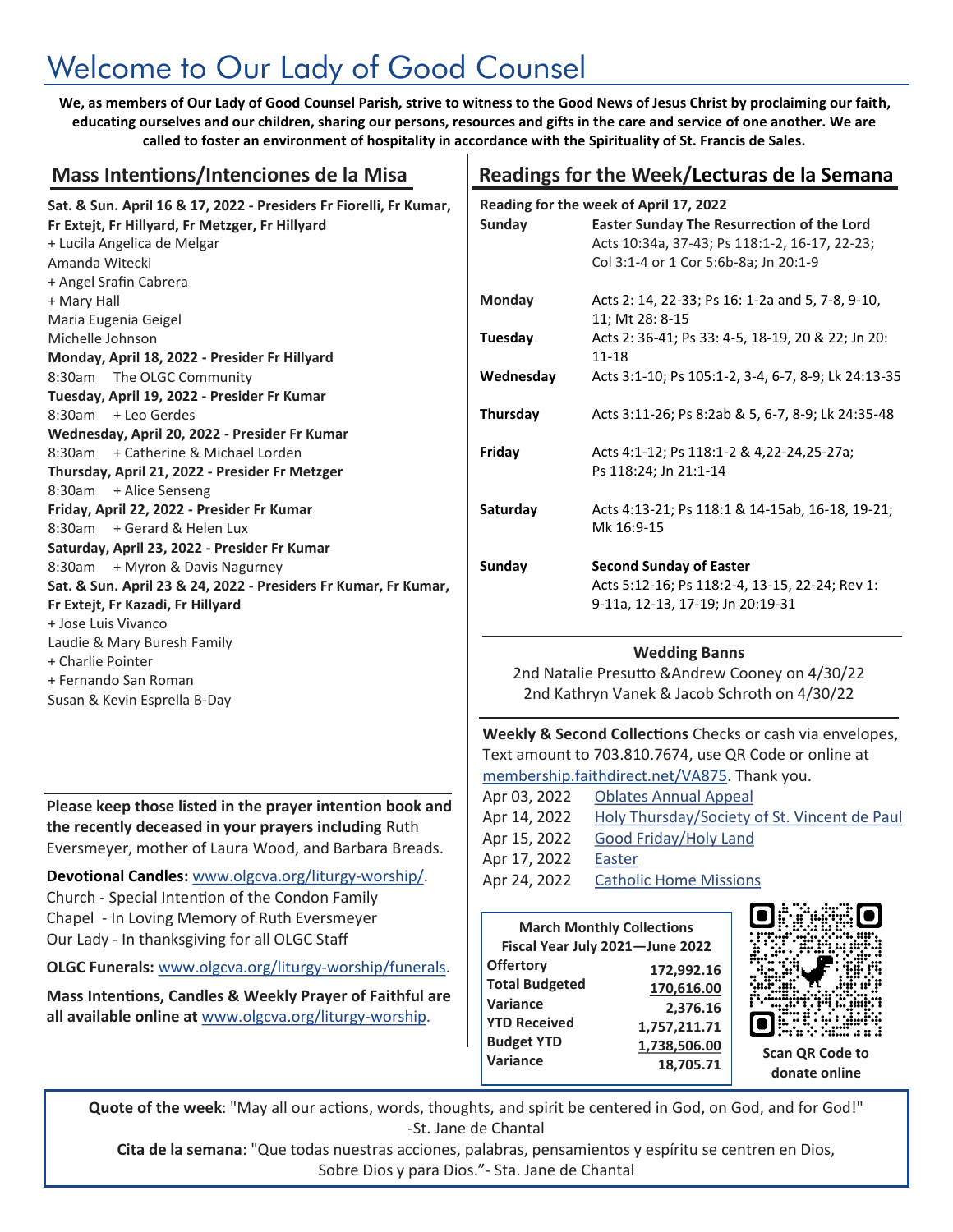### Calendar (Subject to change, see website for up to date schedule [www.olgcva.org/about-us/calendar\)](https://www.olgcva.org/about-us/calendar)

| <b>SUNDAY</b>                                                                                                                                                                                                                                                                                                                                                                                                                                                                                                    | <b>MONDAY</b>                                                             | <b>TUESDAY</b>                                                                                                                                                                                                                                | <b>WEDNESDAY</b>                                                                                                                                                                                                                                                                                                                                                                                                                                                                                                                         | <b>THURSDAY</b>                                                                                                                                                                                                                                                                                                                                                                                                                                                                                                                                  | <b>FRIDAY</b>                                                                                                                                                                      | <b>SATURDAY</b>                                                                                                                                                                                                                                                                                                                                                                                                                                                                                                 |
|------------------------------------------------------------------------------------------------------------------------------------------------------------------------------------------------------------------------------------------------------------------------------------------------------------------------------------------------------------------------------------------------------------------------------------------------------------------------------------------------------------------|---------------------------------------------------------------------------|-----------------------------------------------------------------------------------------------------------------------------------------------------------------------------------------------------------------------------------------------|------------------------------------------------------------------------------------------------------------------------------------------------------------------------------------------------------------------------------------------------------------------------------------------------------------------------------------------------------------------------------------------------------------------------------------------------------------------------------------------------------------------------------------------|--------------------------------------------------------------------------------------------------------------------------------------------------------------------------------------------------------------------------------------------------------------------------------------------------------------------------------------------------------------------------------------------------------------------------------------------------------------------------------------------------------------------------------------------------|------------------------------------------------------------------------------------------------------------------------------------------------------------------------------------|-----------------------------------------------------------------------------------------------------------------------------------------------------------------------------------------------------------------------------------------------------------------------------------------------------------------------------------------------------------------------------------------------------------------------------------------------------------------------------------------------------------------|
| 17                                                                                                                                                                                                                                                                                                                                                                                                                                                                                                               | 18                                                                        | 19                                                                                                                                                                                                                                            | 20                                                                                                                                                                                                                                                                                                                                                                                                                                                                                                                                       | 21                                                                                                                                                                                                                                                                                                                                                                                                                                                                                                                                               | 22                                                                                                                                                                                 | 23                                                                                                                                                                                                                                                                                                                                                                                                                                                                                                              |
| <b>Easter Sunday</b><br><b>Easter Mass</b><br>2 7:30 AM - 8:30 AM<br><b>9</b> Church<br><b>Easter Mass</b><br><b>@</b> 9.00 AM - 10:00 AM<br>9 Church<br><b>Easter Mass (Gym)</b><br><b>©</b> 9:30 AM - 10:30 AM<br><b>9 Fr Brisson Gym</b><br><b>Easter Mass</b><br><b>@</b> 10:30 AM - 11:30 AM<br><b>9</b> Church & Livestream<br><b>Easter Mass (Gym)</b><br><b>@</b> 11:00 AM - 12:00 PM<br><b>9 Fr Brisson Gym</b><br><b>Easter Mass en</b><br><b>Español</b><br><b>49 12:00 PM - 12:00 PM</b><br>9 Church | <b>Easter Holidays No</b><br><b>School &amp; Offices</b><br><b>Closed</b> | <b>Tuesday Bible</b><br><b>Study</b><br>$Q$ 9:45 AM - 11:45 AM<br>9 Zoom<br><b>Youth Holy Hour</b><br><b>0</b> 7:00 PM - 8:00 PM<br><b>V</b> Chapel<br><b>Music Ministry</b><br>(Hemmingson)<br><b>0</b> 7:30 PM - 9:00 PM<br><b>V</b> Church | <b>Offices Closed -</b><br><b>Church Staff Mtg &amp;</b><br>Lunch<br><b>@</b> 11:00 AM - 1:00 PM<br><b>V</b> DeSales Hall<br><b>BS 976 Mtg</b><br><b>4 7:00 PM - 8:30 PM</b><br>9.School-Counsel Rm<br><b>Music Ministry</b><br>(Jones)<br><b>4 7:00 PM - 8:30 PM</b><br><b>V</b> Church<br><b>Small Faith</b><br><b>Sharing</b><br><b>4 7:30 PM - 8:30 PM</b><br>9 Zoom<br><b>SVDP Mtg.</b><br><b>0</b> 7:30 PM - 9:00 PM<br><b>V</b> DeSales Hall<br><b>Men's Basketball</b><br><b>0</b> 8:30 PM - 10:00 PM<br><b>V</b> Fr Brisson Gym | <b>Prayer Shawl</b><br><b>Ministry</b><br><b>O</b> 9:30 AM - 11:00 AM<br>9 St Joseph Ctr-Brisson<br><b>Rm</b><br><b>Volleyball</b><br><b>Practices</b><br><b>4</b> 5:00 PM - 7:30 PM<br><b>9 Fr. Brisson Gym</b><br>CS 976 Wolf Den<br>Mtg.<br><b>©</b> 6:30 PM - 8:30 PM<br>9 School-Counsel Rm<br><b>Music Ministry</b><br>(Hall)<br>@ 7:00 PM - 9:00 PM<br>9 Church<br><b>Rosary-Persecuted</b><br><b>Christians</b><br><b>4</b> 7:00 PM - 7:45 PM<br>9 Virtual<br><b>Men's Basketball</b><br>@ 8:30 PM - 10:00 PM<br><b>9 Fr Brisson Gym</b> | Volleyball<br><b>Practices</b><br><b>@</b> 500 PM - 7:30 PM<br><b>9 Fr. Brisson Gym</b><br><b>Serenate Choir</b><br><b>Practice</b><br><b>4 730 PM - 930 PM</b><br><b>V</b> Church | Fil/Am Trip to<br><b>David</b><br>2 730 AM - 10:00 PM<br><b>9 Gym Parking Lot</b><br><b>Confessions</b><br>$Q$ goo AM - 9:30 AM<br><b>9</b> Reconciliation Room<br><b>Virtus Training</b><br><b>O</b> 9:00 AM - 1:00 PM<br><b>9</b> DeSales Hall<br><b>Baptisms</b><br>2 10:00 AM - 11:30 AM<br><b>9</b> Church<br>CS 976 Cub Mobile<br>@ 11:00 AM - 3:00 PM<br><b>V</b> Parking Lot<br><b>Catholic Financial</b><br><b>Planning Seminar</b><br>& Social<br><b>O</b> 5:00 PM - 6:30 PM<br><b>V</b> DeSales Hall |

### Parish Information

YouTube Channel - [www.youtube.com/c/StreamingOLGC](https://www.youtube.com/c/StreamingOLGC)

**Are you a registered parishioner at OLGC? Not sure? Do you receive our weekly email newsletters? Are you getting the weekly offertory envelopes or contributing to Faith Direct?** If not, please register with us or update your information, so we are able to serve your needs more completely. Members can receive their sacraments here, receive a Letter of Good Standing/Sponsor Eligibility Certificate in order to serve as a sponsor for Baptism/Confirmation, enroll in our school or parish faith formation education programs, receive tuition assistance if needed, and receive our parish communications. Fill out our online Registration Form, visit the parish office or contact our Records Manager, Christine Moan, [cmoan@olgcva.org](mailto:cmoan@olgcva.org) at 703.896.7413, to make sure we have your correct email address on file or fill out the below form. If residents have changed in your household, or you have recently moved, changed phone numbers or email addresses, or you want to become a member, please complete the information below. You may return this form in the collection baskets or drop it off at the Parish Office.

| Are you following the church and school on Social Media?<br>CHURCH - Facebook @OLGCVienna VA   Twitter @OLGCViennaVA   Instagram @olgcviennava<br>SCHOOL - Facebook @OLGCSchoolVA   Twitter @olgcschoolva   Instagram @olgcschoolva<br>YOUTH MINISTRY - Facebook @OLGCYouthMin   Twitter @olgcym   Instagram @olgcyouthministry | $f$ $\bigcirc$ $\bigcirc$ |
|---------------------------------------------------------------------------------------------------------------------------------------------------------------------------------------------------------------------------------------------------------------------------------------------------------------------------------|---------------------------|

YOUUUNA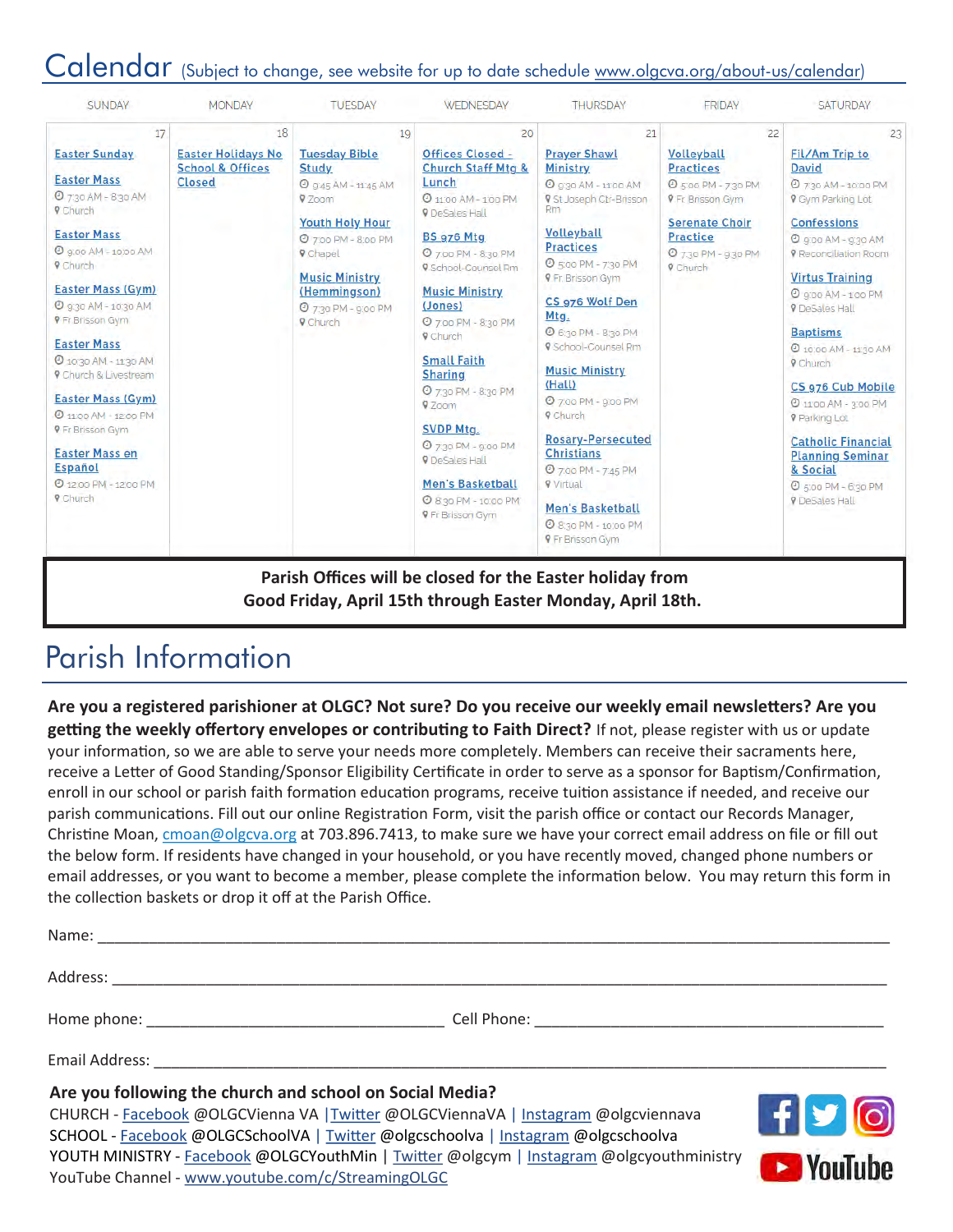# Jesus Christ is Risen Today! Alleluia! Have a blessed Easter!



**Forty Hours Devotion April 24-27th:** In remembering our Catholic heritage during the first preparation year leading to the Diocesan Golden Jubilee, each parish in the Diocese of Arlington will celebrate Forty Hours.

The Forty Hours Devotion is an opportunity to gather as a community before the Blessed Sacrament and pray before the Lord in solemn Adoration. It gives us time to deepen our appreciation of the importance of the mystery of the eucharist in our lives. The Blessed Sacrament is exposed, and over a few days, we are given the opportunity to assemble in prayer before the Blessed Sacrament.



**Our celebration of this 40 Hours Devotion will take place around the Feast Day of Our Lady of Good Counsel, April 26th. Sunday, April 24th, we open the Devotion with 5 pm Mass and have Adoration until 8 pm. Monday, April 25th, Adoration after the 8:30 am Mass until 8 pm, with Evening Prayer celebrated at 7 pm. Tuesday, April 26th, Adoration after the 8:30 am Mass until 8 pm, with Evening Prayer celebrated at 7 pm. Wednesday, April 27th, Adoration after the 8:30 am Mass and continue until 4 pm.**

**Signup [www.signupgenius.com/go/30E044EA8A72EA7FC1](https://www.signupgenius.com/go/30E044EA8A72EA7FC1-40hours)-40hours.** 

In the celebration of the Forty Hours Devotion, we can witness a deeper understanding of our belief in the Eucharist. The Eucharist is first and foremost about our participation in the celebration of the Mass. At Mass, we participate directly in the Paschal Mystery of Christ and, by the grace of the Holy Spirit, unite our lives with the sacrifice of Christ on the cross. We come to Mass to praise and thank God for all he has done for us. We are nourished in Word and Sacrament, leading us to live out our lives more fully in Christ.

The Forty Hours devotion gives witness to our belief in the Real Presence of Christ. As the community gathers in prayer before the Blessed Sacrament in this way, it witnesses to our belief as Church. [40 Hours Devotion Handout](/fs/resource-manager/view/39b412ea-f3bb-46be-8fe0-705dafef3dd7) [40 Hours Devotion Handout \(Spanish\)](/fs/resource-manager/view/fc378330-8682-47f4-9330-3a0ef2f20abf) [Diocesan Schedule for the year.](https://www.arlingtondiocese.org/fortyhoursdevotionschedule/) [Jubilee Flyer](/fs/resource-manager/view/52417923-e48b-4389-8a8c-d756fb29caec)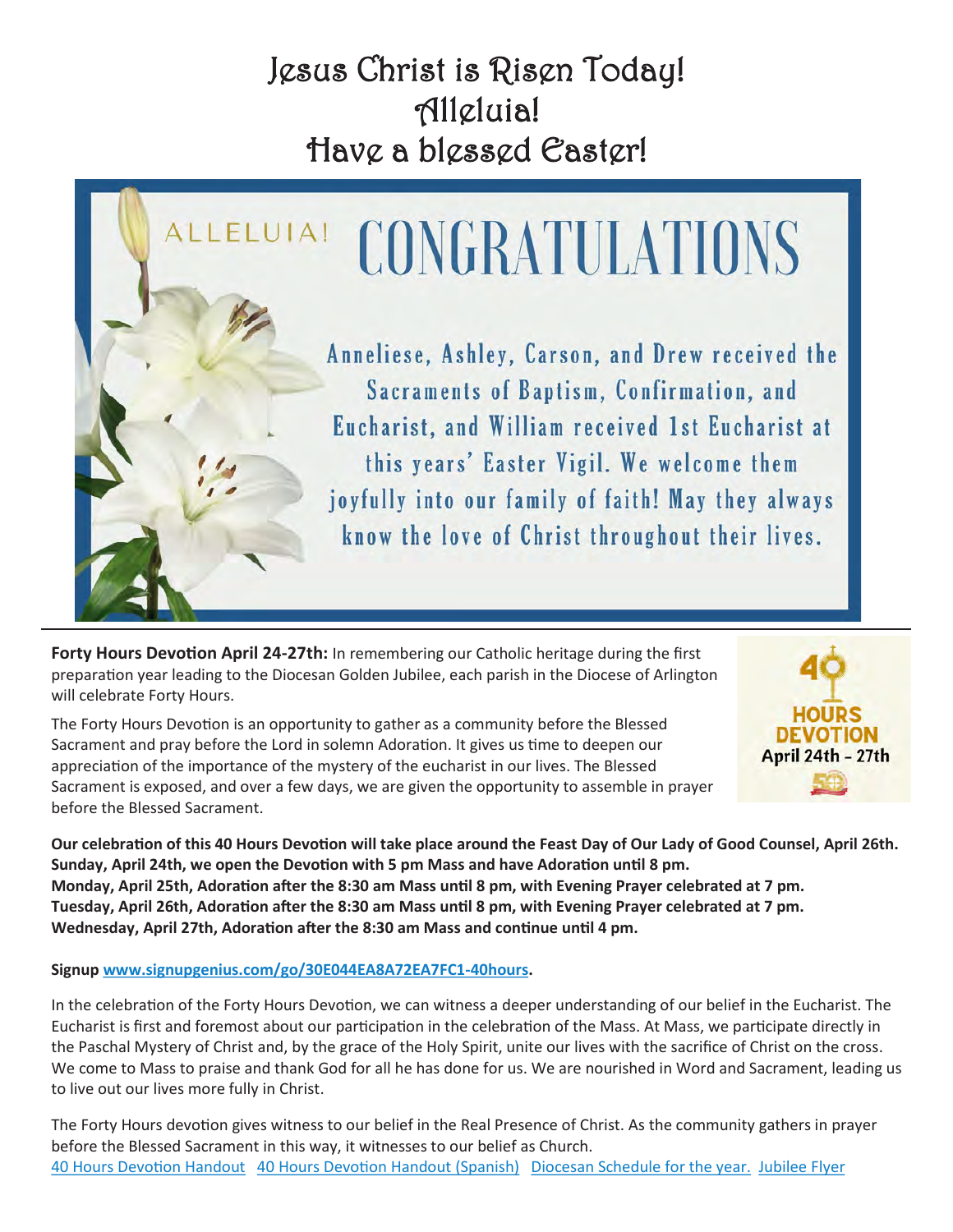# Parish Updates & Events



**Calling all Catholic Parents of school-aged children! You are invited to the OLGC KofC Council, Catholic Financial Planning Night, on Saturday, April 23rd, at 5 pm. (or immediately following the 4 PM Mass).**

You will learn about:

\* What the Knights do as an organization to support OLGC families

\* Faith-based Catholic Investment and Retirement programs offered to OLGC families

\* How best to financially protect your spouses and children Come see what the new Knights have to offer and enjoy fellowship and a free meal. Registration is free.

**Register at <http://abbatekofc.com/events> or call Bill Lupinacci at (703)624-9687 to register or learn more.**

**Confirmation Preparation for Adults:** Calling all adults who are in need of the Sacrament of Confirmation! During the Easter season, we have a class to prepare for full initiation into the Catholic Church through the Sacrament of Confirmation. Come and learn more about how this sacrament completes Baptism and how you can grow more deeply in your relationship with the Holy Spirit. If you are interested in learning more, please contact Amy de Bernardo at 703-896-7414 or [dre@olgcva.org](mailto:dre@olgcva.org) by April 22. Thank you!

### **April 24th is Divine Mercy Sunday. Help us celebrate the Feast of the Divine Mercy and join us in the Chapel**

**for the Divine Mercy Chaplet on Sunday, April 24th at 3:00 pm.** This feast was established by Pope St. John Paul II at a time when the entire Catholic Church is invited to celebrate God's mercy, as shown through the ministry and sacrifices of His Son, Jesus Christ. Jesus appeared to Sister Faustina Kowalska with rays radiating from His Heart. The two rays denote Blood and Water. As we prepare our hearts to celebrate Divine Mercy Sunday, please join with prayers as we work together to radiate the message of God's mercy to a world so desperately in need of it. Learn more about the Divine Mercy Devotion and place your innermost trust in Jesus and permit him to fill you with the graces He so wants for all of us. Lord, as You guided St. Faustina, guide us in spreading the message of Your mercy. A popular devotion related to the Divine Mercy is to pray the Divine Mercy Chaplet every day at 3 o'clock to experience true trust, true peace, and true love. You can find the Chaplet online [http://www.thedivinemercy.org/message/devotions/praythechaplet.php.](http://www.thedivinemercy.org/message/devotions/praythechaplet.php) 

Have Mercy On Us A N D O N T W HOLE WORL

**Confirmation Preparation Adults** 

Although the Chaplet can be said anytime, Our Lord asked specifically that it be prayed at 3pm (the Hour of Divine Mercy, which is the hour that He died). Sign up for the daily reflection at [TheDivineMercy.org/dmdsignup.](TheDivineMercy.org/dmdsignup)



**A person who exemplifies Live Jesus is Fran Davenport.** She is very generous with her time and is committed to helping those less fortunate. From liturgical ministry as a Lector, Resurrection Choir member, Usher, and Funeral Minister to her role with the Society of St. Vincent De Paul to being a member of the Our Lady's Quilters. Fran brings hope, love, and encouragement to parishioners and the community in her dedication to facilitating the Adopt-a-Family Christmas program, as well as her dedicated willingness to facilitate prayer groups and adult bible studies. At the beginning of the pandemic, she stepped up to sew masks where there was a huge need. She so graciously does it all with such contagious enthusiasm, grace, competency, and with a smile. Fran frequently is joined in support by her #1 cheerleader and husband, Brian, as well as numerous others whom she so cleverly enlists to lend a hand. Thank you, Fran, for living Jesus so well! If you would like to nominate someone, please send their name and why they

should be highlighted to info@olgcva.org.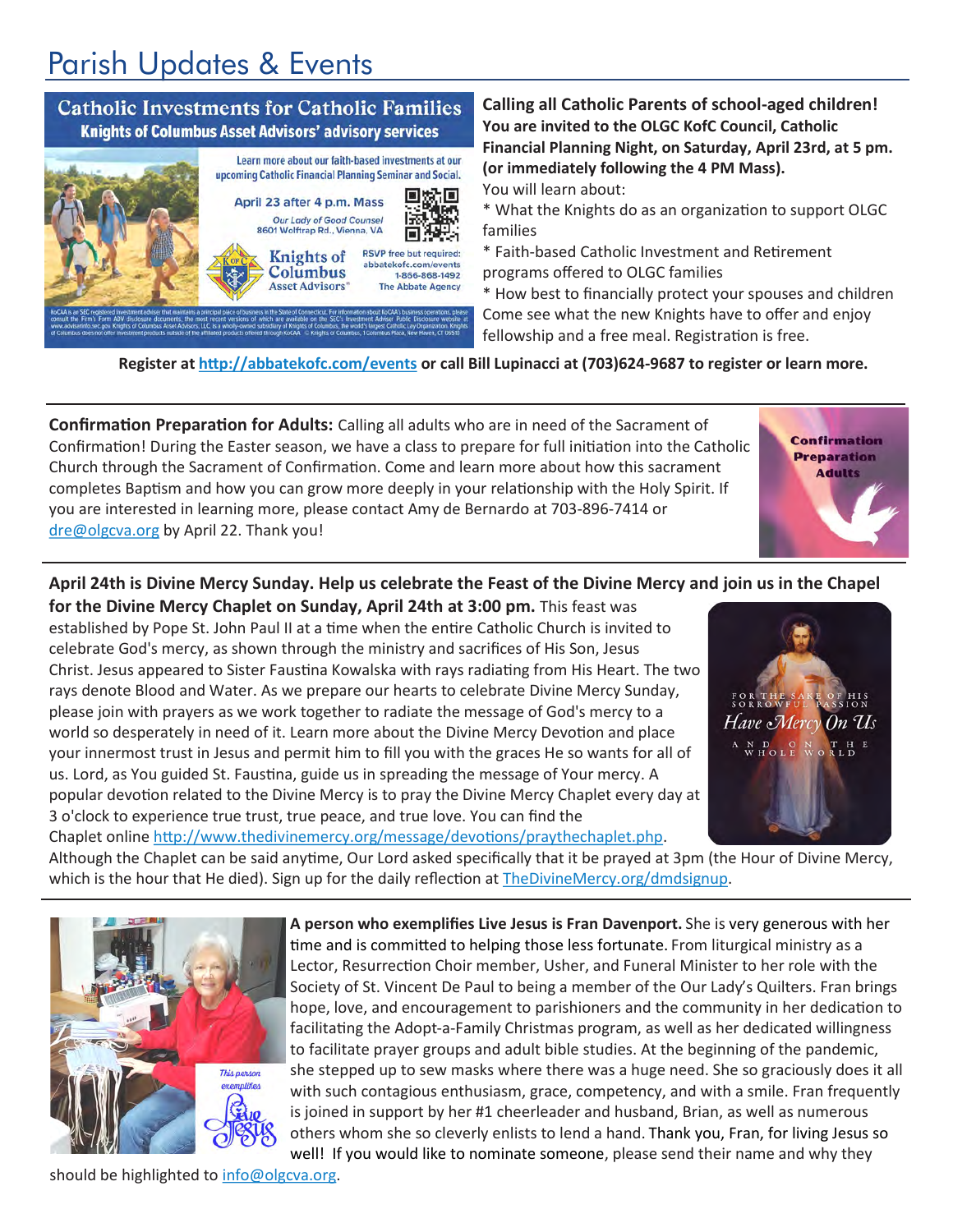## Parish Updates & Events



#### **Car Raffle & Cash Prizes: Tickets need to be returned by April 22nd.**

Could you use a new vehicle or \$20,000? Would you like to give additional financial support to the church? The car raffle gives you a chance to do both. Purchase tickets for a chance to win various vehicles, \$20,000 and additional cash drawings and your purchase supports the church - a win win! You should have received your tickets in the mail, if not please visit the Parish Office to purchase tickets. Raffle tickets must be processed at All Saints, required by the Department of Charitable Gaming. Please mail directly to All Saints and checks should be made payable to ALL SAINTS. For details visit [https://allsaintsvachurch.org/giving/5](https://allsaintsvachurch.org/giving/5-car-raffle/)-car-raffle/.

#### **Dining for Dollars: April 28th from The Italian Place**

Order dinner for 4 for only \$49. Dinner includes garlic bread, salad, tiramisu, and either lasagna or eggplant. You heat and serve it at home. Order today [www.eventbrite.com/](http://www.eventbrite.com/e/300760421517) [e/300760421517!](http://www.eventbrite.com/e/300760421517) 15% of your purchase will come back to OLGC.

- Deadline to place an order is Wed. April 27th at 3 pm.
- Pick up dinner on Thurs. April 28th at OLGC School.
	- School families will pick up during the afternoon carpool between 2:30 3:15 pm in front of the school.
		- Parish & ECAP families will pick up from 3:30 4:30 pm in front of the school.

**Donate New Toothbrushes April 11– 29th!** Help less fortunate children in Central America by donating new, unopened toothbrushes. Did you know that you can get gum disease if you don't brush your teeth? Gum disease can lead to strokes and heart attacks. OLGC Girl Scout Troop 5689 is conducting a toothbrush drive for the local nonprofit organization Smiles for Miles, which will send the toothbrushes to needy children in Central America. New toothbrushes in their original packaging will be collected from April 11 through 29 in bins

located near the Welcome Desk in the Narthex of the Church, near the school front office, in the middle school hallway, and in the preschool. If you have any questions, please contact Monica Kladakis at mykladakis@gmail.com.

**Our Lady's Rosary Makers are in the process of making rosaries for our 1st communicants as well as mission rosaries for different organizations.** 600 rosaries were just sent to Uganda. The makers have been active for over 40 years. They meet on the first Monday of every month 10am - 12pm. All are welcome to help, contact Patty Donahue, [jpdonahue5@verizon.net.](mailto:jpdonahue5@verizon.net)

### Youth Ministry Derek Rogers [youth@olgcva.org](mailto:youth@olgcva.org)

#### **Check out all events and register to be on the email list at [www.olgcva.org/faith](http://www.olgcva.org/faith-formation/children-youth/youth-ministry)-formation/children-youth/ youth-[ministry.](http://www.olgcva.org/faith-formation/children-youth/youth-ministry)**

**Sunday Nightlife will return after Easter. Join us after the 5pm Mass in DeSales Hall for fellowship & fun.** 

**High School Workcamp 2022** Registration still open! Right now we are at 16 individuals! We will be serving Scranton, PA on July 3-9<sup>th</sup>! Students 9-12 grade are invited to join on this week long service trip that many teens say is there favorite memory of the year! **What is Workcamp?** We showcased these two videos about OLGC's Experience at Workcamp last summer:

OLGC Workcamp 2021-[22 Teen Witness Promotional Video](https://www.youtube.com/watch?v=muNO2CBhvd8&ab_channel=OLGCYouthMinistry) [OLGC Workcamp 2021 Imperial PA Music Video](https://www.youtube.com/watch?v=r7_1gXumA6Q&ab_channel=OLGCYouthMinistry) [To reserve your spot, register online here.](https://www.olgcva.org/faith-formation/children-youth/youth-ministry/hs-workcamp/high-school-workcamp-2021-registration/high-school-workcamp-adult-volunteers-2021)





**Dining for Dollars** 

Place order by Wed. 4/27 @ 3pm Pick up order Thurs. 4/28 @ 3-4:30pm Order online www.eventbrite.com/e/300760421517

Dinner for 4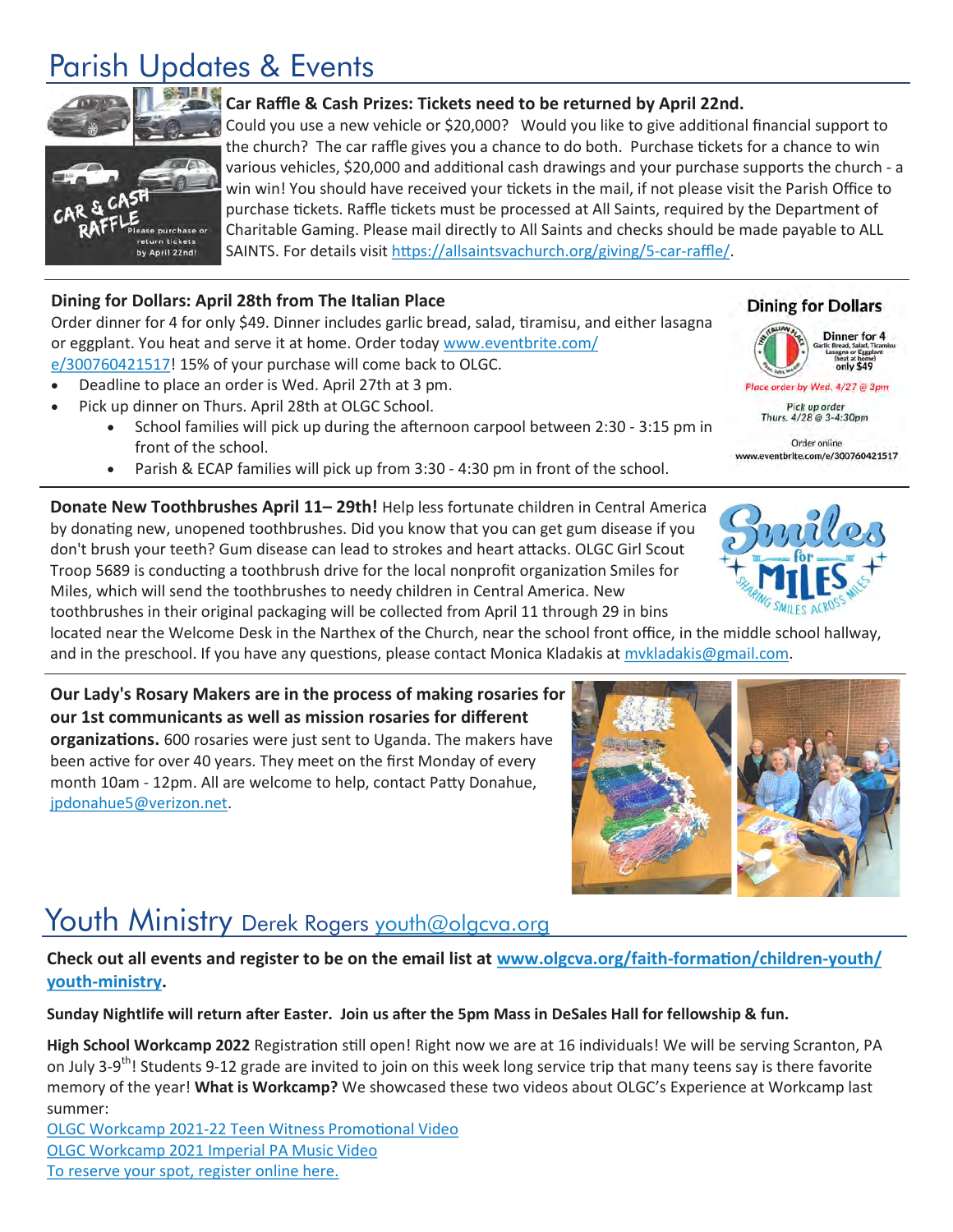## OLGC School Preschool-8th grade [www.olgcschool.org](http://www.olgcschool.org) 703.938.3600

**Room 17 planted some seeds today! We learned that we need soil, seeds, sunlight, water, air and love for a plant to grow! We hope to see some flowers soon.** 



**OLGC Preschool is enrolling for the 2022-2023 school year. Spaces are currently available in both our half-day and fullday programs for 3 year olds. For more information, call 703-938-3600 or email [preschool@olgcschool.org.](mailto:preschool@olgcschool.org)** 



**OLGC Preschool is now hiring lead and assistant teachers for the 2022-2023 school year. If interested, please send your resume to [preschool@olgcschool.org.](mailto:preschool@olgcschool.org)**

## Community & Diocesan Updates



**Thank you to all those who have donated thus far to the BLA. If you have not yet contributed and your circumstances allow, please consider making gift or pledge to the BLA today.** Our parish goal is 100% participation. **We are only at 77% of our goal.** You can make a gift at: **[www.arlingtondiocese.org/BLA](http://www.arlingtondiocese.org/BLA)**.

# **Healing Circles**

Healing Circles provide a safe environment for those affected by trauma to heal through active sharing and listening with an open heart and mind. People who have been harmed directly, loved ones of those who have been harmed, people who may know perpetrators, people who have lost a pastor because of allegations of abuse or those who are upset about the scandal as a whole are welcome. To support all of us affected by this scandal, the SJN ACTION Committee will be hosting Healing Circles focused on this difficult topic. A Healing Circle is not therapy, which is provided by a mental health professional.

Registration is required. To chose your preference for a date and format, click here. You can also watch a video ſo of a Healing Circle in action.

Visit the SJN ACTION website by clicking here or scanning the QR code. Contact sinaction@gmail.com with any questions.





Participating in a Healing Circle may help you to understand and experience healing.

#### UPCOMING HEALING CIRCLES

- Saturday, April 23<sup>rd</sup> (in-person\*) 9:30am-12:00 pm
- · Tuesday, April 26<sup>th</sup> (on Zoom) 7:00-8:30pm
- Saturday, April 30<sup>th</sup> (in-person\*) 9:30am-12:00pm

\*In-person sessions will be held in the St. John Neumann Brown-McCarthy Auditorium, and refreshments will be served.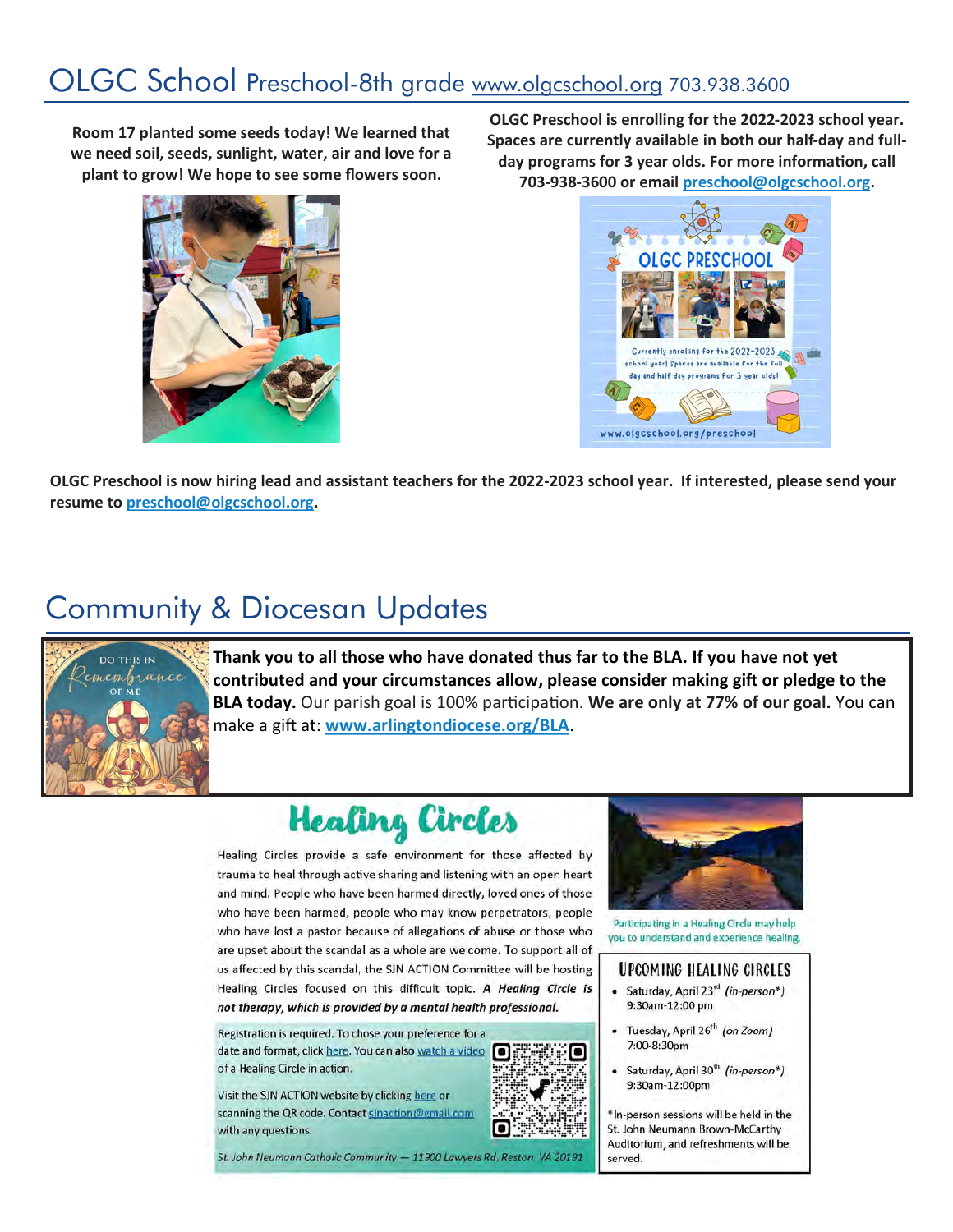### Información Parroquial en español

Toda preguntas o sugerencias en español comuniquese con Maria Romero, Coordinadora de Bienvenida y/o Enlace con la comunidad de habla hispana, [welcome@olgcva.org,](mailto:welcome@olgcva.org) 703.896.7419.

#### **La oficina parroquial estará cerrada por el feriado de Semana Santa desde el Viernes Santo, 15 de abril hasta el lunes 18 de abril.**

**Rifa anual:** Nuestra parroquia está participando en la rifa anual de la iglesia de Todos los Santos. Esperamos nos apoyen comprándolos o vendiéndolos, por favor envíelos directamente a ellos en el sobre que se les proporciono o traerlos a la oficina lo más pronto posible/no tardar el 20 de abril.

#### **La Devoción de Cuarenta Horas será del 24 al 27 de abril:** Al recordar nuestra herencia católica

**¡CRISTO HA RESUCITADO... VERDADERAMENTE HA RESUCITADO!** Feliz pascuas de resurrección. Esta es la gran fiesta más importante del cristianismo, en la que Cristo ha hecho pascua con nosotros. Él ha venido a dar ese paso, ese salto de nuestro pecado, nuestra esclavitud a la resurrección. Cristo ha hecho saltar a toda la humanidad, pasando de la Muerte de la esclavitud de nuestros pecados a la Vida Resucitada. **¡CRISTO HA RESUCITADO... VERDADERAMENTE HA RESUCITADO** Y NOSOTROS SOMOS TESTIGOS!

durante el primer año de preparación previo al Jubileo de Oro Diocesano, cada parroquia de la Diócesis de Arlington celebrará Cuarenta Horas de Adoración Eucarística. Nuestra celebración de esta devoción de 40 horas se llevará a cabo alrededor de la Fiesta de Nuestra Señora del Buen Consejo, el 26 de abril. Domingo, 24 de abril abrimos la Devoción con la Misa de las 5 pm y tendremos la Adoración hasta las 8 pm. Lunes 25 de abril, Adoración después de la Misa de las 8:30 am hasta las 8 pm, con la Oración de la Tarde a las 7 pm. Martes 26 de abril, Adoración después de la Misa de las 8:30 am hasta las 8 pm, con la Oración de la Tarde a las 7 pm. Miércoles 27 de abril, Adoración después de la Misa de las 8:30 am y continúa hasta las 4 pm.

**Registración Parroquial:** Animamos a todos los católicos bautizados que viven dentro de los entornos de nuestra parroquia a hacerse miembros registrados de Ntra. Sra. del Buen Consejo. Los miembros pueden recibir sus sacramentos, carta de elegibilidad de padrinos, inscribirse en nuestra escuela o programas de educación religiosa, ayuda con la matrícula escolar y recibir nuestras comunicaciones parroquiales. Complete el formulario en nuestro sitio web [www.olgcva.org/register](http://www.olgcva.org/register) o comuníquese con Christine Moan al 703.896.7413

**"La oportunidad de hacer grandes cosas no llega a menudo, pero en todo momento, podemos hacer pequeños actos con gran amor. "- San Francisco de Sales:** Como seguidores de Cristo, somos llamados por medio de nuestro Bautismo a servir a nuestros hermanos en nuestra parroquia, comunidad, país y el mundo entero. Es nuestra esperanza que todos los feligreses tengan la oportunidad de descubrir y desarrollar sus dones dados por Dios. Visite nuestra página web de la parroquia para ver la variedad de formas en que puede ayudar en <https://www.olgcva.org/outreach/serve> y para español visite el mostrador de Bienvenida.

**Confesiones en español:** Las confesiones en español durante el mes de abril son el 6, 9 y 13 de abril después de misa de 8:30 a.m. o de lunes a viernes únicamente con cita. Puede llamar para hacer una cita con el Padre Mateo al 703-938-2828 o envíe un correo electrónico a [frhillyard@olgcva.org.](mailto:frhillyard@olgcva.org) No se escuchan confesiones los domingos antes o después de la misa. **Libro de Intenciones:** El libro de intenciones se encuentra en la entrada principal de la iglesia. El propósito de este libro es para pedir por nuestras intenciones personales, por los enfermos, por los que están vivos o fallecidos.Ofrecer misas, pedir oración durante la misa por recién fallecidos, funerales, certificados sacramentales. El sacramento de La unción de los enfermos puede ser recibido por los ancianos, por quienes serán ingresados al hospital o por quienes están enfermos. **Catequesis:** niños, adultos y bautizó de niños mayores de 6 años comuníquese con Guadalupe Saenz [gsaenz@olgcva.org](mailto:gsaenz@olgcva.org) o 703-896-7415.

**Sacramento de la Confirmación:** También ¡Hacemos un llamado a todos los adultos que necesitan el Sacramento de la Confirmación! Durante el tiempo de Pascua, tenemos una clase de preparación para la iniciación plena a través del Sacramento de la Confirmación. Comuníquese con Amy W. de Bernardo [dre@olgcva.org](mailto:dre@olgcva.org) o 703.896.7414

**Grupo de Jóvenes:** en INGLÉS para estudiantes de secundaria (High School) se reúne los domingos en el salón Desales. Cena a las 6:30 p.m., programa 7:00-8:30 p.m., Derek Rogers [adym@olgcva.org](mailto:adym@olgcva.org) 703-896-7409.

**Sacramento de matrimonio:** comuníquese por lo menos 6 meses antes de la fecha del matrimonio.

**Sacramento del bautismo las charlas para padres y padrinos:** son el último miércoles del mes a las 7:30 pm en el salón Aviat a la derecha de la escuela. Debe inscribirse de antemano, una vez completada la charla y entregado los documentos requeridos le confirmaremos su fecha del bautizo.